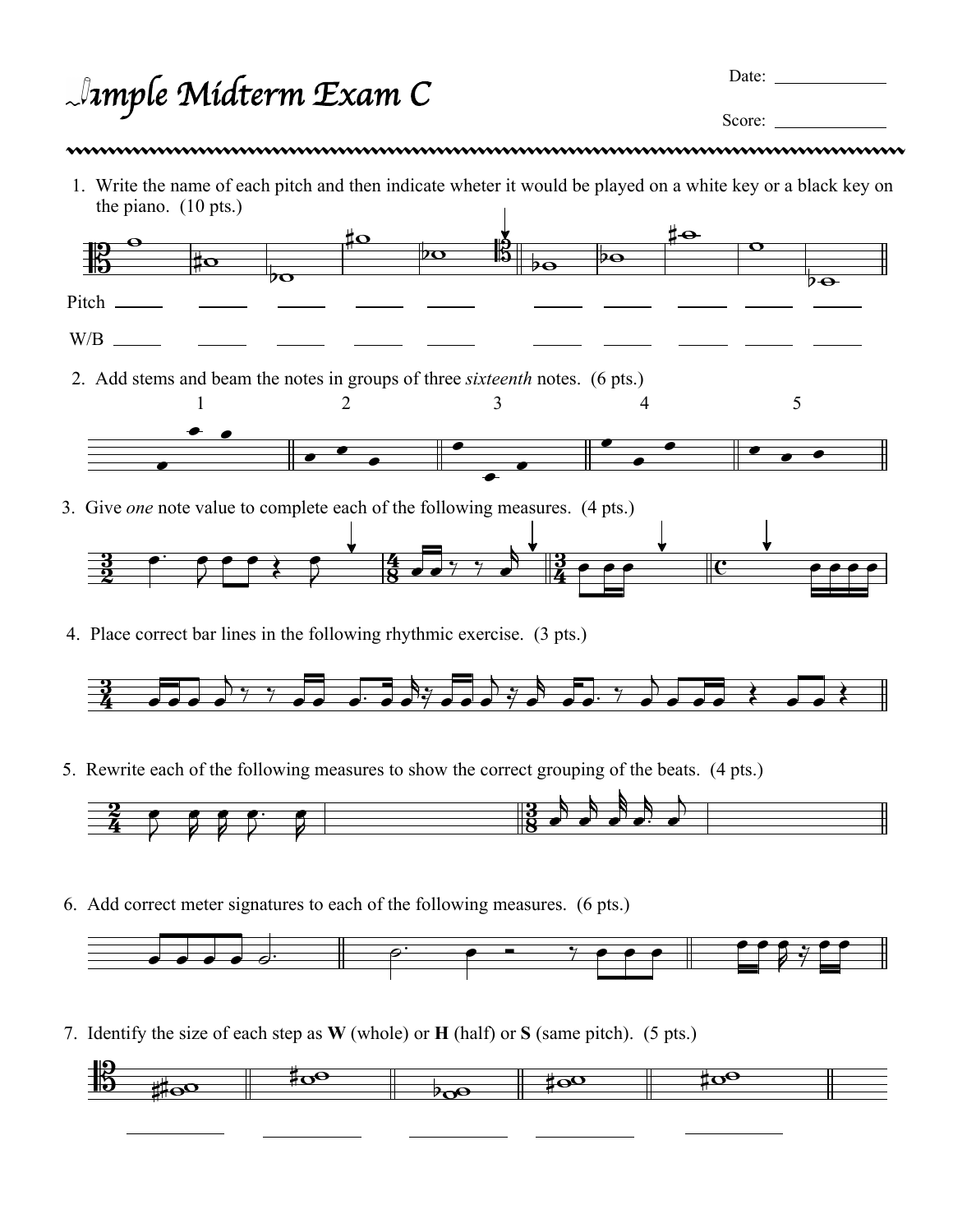## *Introduction to Music Theory/Sample Midterm Exam* C

8. Identify the following keys in both major and minor. (10 pts.)

| $\frac{1}{10}$                                                                                                                                                                 |
|--------------------------------------------------------------------------------------------------------------------------------------------------------------------------------|
| M:                                                                                                                                                                             |
| $m$ :                                                                                                                                                                          |
| 9. Write key signatures and ascending scales as indicated. (9 pts.)                                                                                                            |
|                                                                                                                                                                                |
| a. Parallel minor (harmonic) of D major = $\_\_\_\_\_\_\_\_\_\_$                                                                                                               |
|                                                                                                                                                                                |
| b. Relative minor (melodic) of $F^{\sharp}$ major =                                                                                                                            |
|                                                                                                                                                                                |
|                                                                                                                                                                                |
| 10. Five pitches are numbered on the keyboard below. Notate their correct pitches on the alto clef provided.<br>"Middle" C is located in the middle of this keyboard. (5 pts.) |

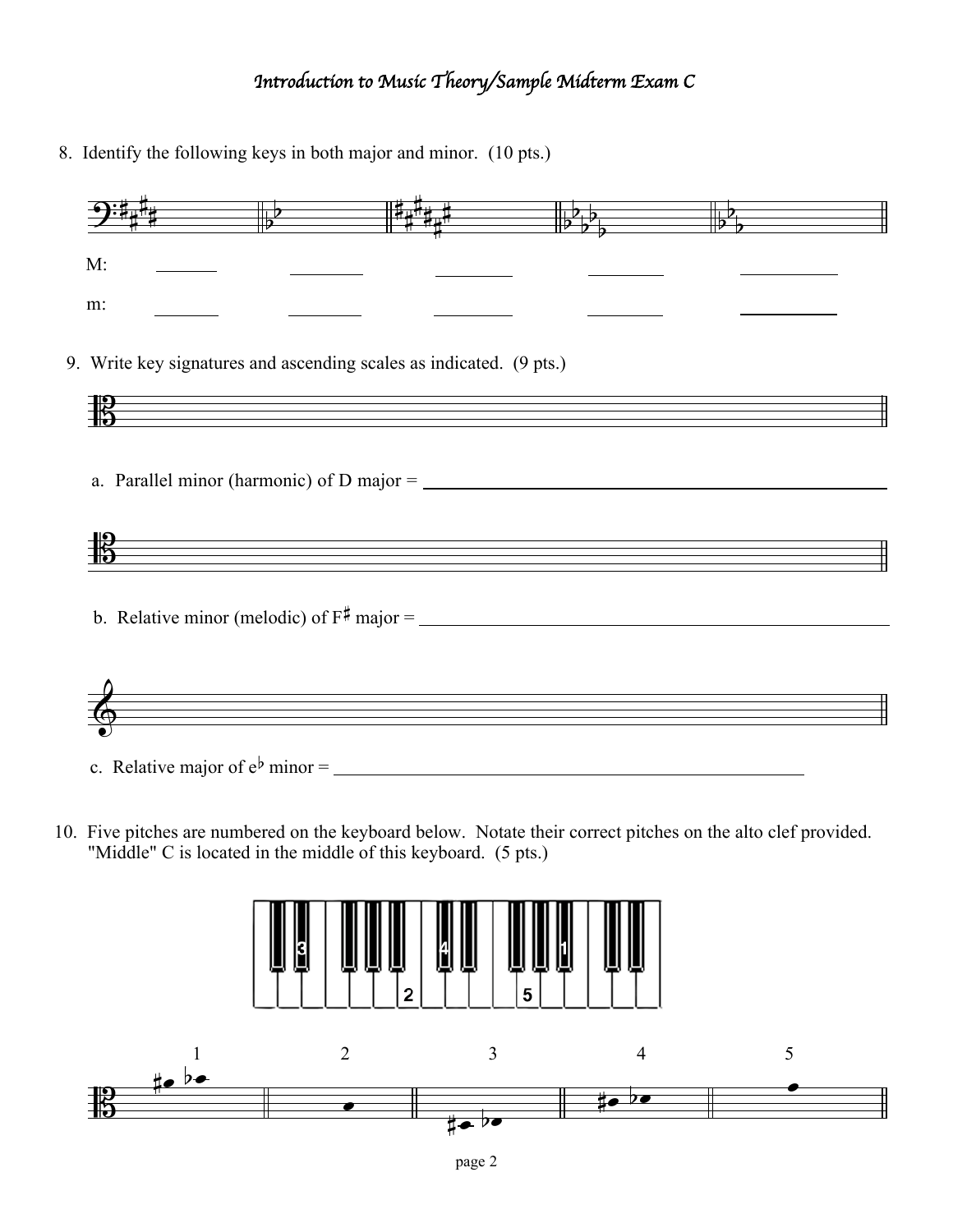## *Introduction to Music Theory/Sample Midterm Exam* C

11. Beginning on the pitch given, write an octatonic scale, one octave, ascending only. (2 pts.)



Begin with a whole step.

12. Given the pitch, mode and scale-degree name, write the correct key signature. (3 pts.)



- a. mediant in major b. submediant in asc. melodic minor c. subdominant in harmonic minor
- 13. Identify the following intervals by quality and size. (5 pts.)



14. Write the following intervals *above* the given pitch. (5 pts.)



15. Write the following intervals *below* the given pitch. (5 pts.)